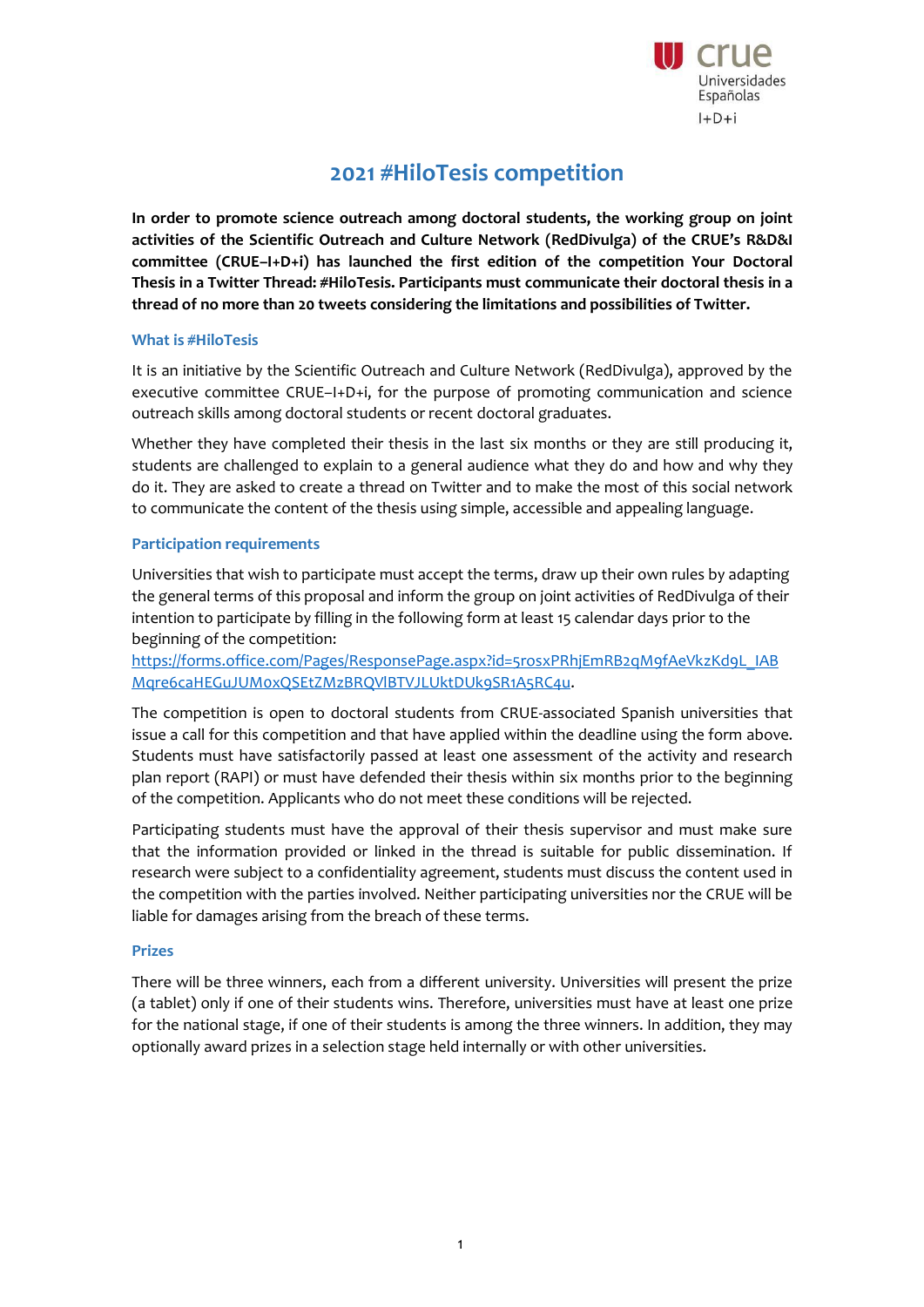

# **Organisation**

The competition will run **between 1 and 23 April**. Threads posted out of time will not be considered.

After posting their thread, students must register and provide the link to the thread by completing the following form:

[https://forms.office.com/Pages/ResponsePage.aspx?id=5rosxPRhjEmRB2qM9fAeVkzKd9L\\_IAB](https://forms.office.com/Pages/ResponsePage.aspx?id=5rosxPRhjEmRB2qM9fAeVkzKd9L_IABMqre6caHEGuJUNVNBTTNVNjRMVjZGM0RaMjZKT0wxS1RKUy4u) [Mqre6caHEGuJUNVNBTTNVNjRMVjZGM0RaMjZKT0wxS1RKUy4u.](https://forms.office.com/Pages/ResponsePage.aspx?id=5rosxPRhjEmRB2qM9fAeVkzKd9L_IABMqre6caHEGuJUNVNBTTNVNjRMVjZGM0RaMjZKT0wxS1RKUy4u)

Threads that have not been submitted using the form will not be considered.

Students must tag @RedDivulga, their university and, where appropriate, their scientific culture and innovation unit in their first tweet and end it with "Abro #HiloTesis  $\Psi$ ".

# **Calendar**

- First week of March 2021: The call is sent to universities.
- **16 March 2021: Registration deadline for universities**.
- From 1 April at midnight to 23 April 2021 at 11.59 p.m.: Doctoral students must post and send their threads.
- 26 April 2021: The list of threads is sent to the contact person/coordination unit at each university.
- 7 May 2021: Universities must select three threads for the national stage and submit them to the jury. Universities failing to send the selected threads within the deadline will not be allowed to participate in the national stage.
- From 21 to 28 May 2021: Jury's decision and communication to winning universities and participants.

## **Rules and instructions**

Participants must observe the following rules and instructions:

- 1. They must have a Twitter account.
- 2. They are allowed only one thread with a maximum of 20 tweets. Replies from other users will not be considered.
- 3. They may include all kinds of elements (links, emojis, videos, images, animated gifs, etc.) to complement the presentation of their work, to illustrate it, to make it more appealing or simply to engage the audience.
- 4. The data and information provided must be suitable for public dissemination.
- 5. The jury's decision will be final.
- 6. Threads must be published between 1 April at midnight and 23 April at 11.59 p.m.
- 7. After posting the thread, students must fill in the following form by 23 April 2021 at 11.59 p.m.:

[https://forms.office.com/Pages/ResponsePage.aspx?id=5rosxPRhjEmRB2qM9fAeVkzKd](https://forms.office.com/Pages/ResponsePage.aspx?id=5rosxPRhjEmRB2qM9fAeVkzKd9L_IABMqre6caHEGuJUNVNBTTNVNjRMVjZGM0RaMjZKT0wxS1RKUy4u) [9L\\_IABMqre6caHEGuJUNVNBTTNVNjRMVjZGM0RaMjZKT0wxS1RKUy4u.](https://forms.office.com/Pages/ResponsePage.aspx?id=5rosxPRhjEmRB2qM9fAeVkzKd9L_IABMqre6caHEGuJUNVNBTTNVNjRMVjZGM0RaMjZKT0wxS1RKUy4u)

## **Jury and assessment criteria**

After receiving participants' threads through the form, the organisation will submit them to the contact person at each university.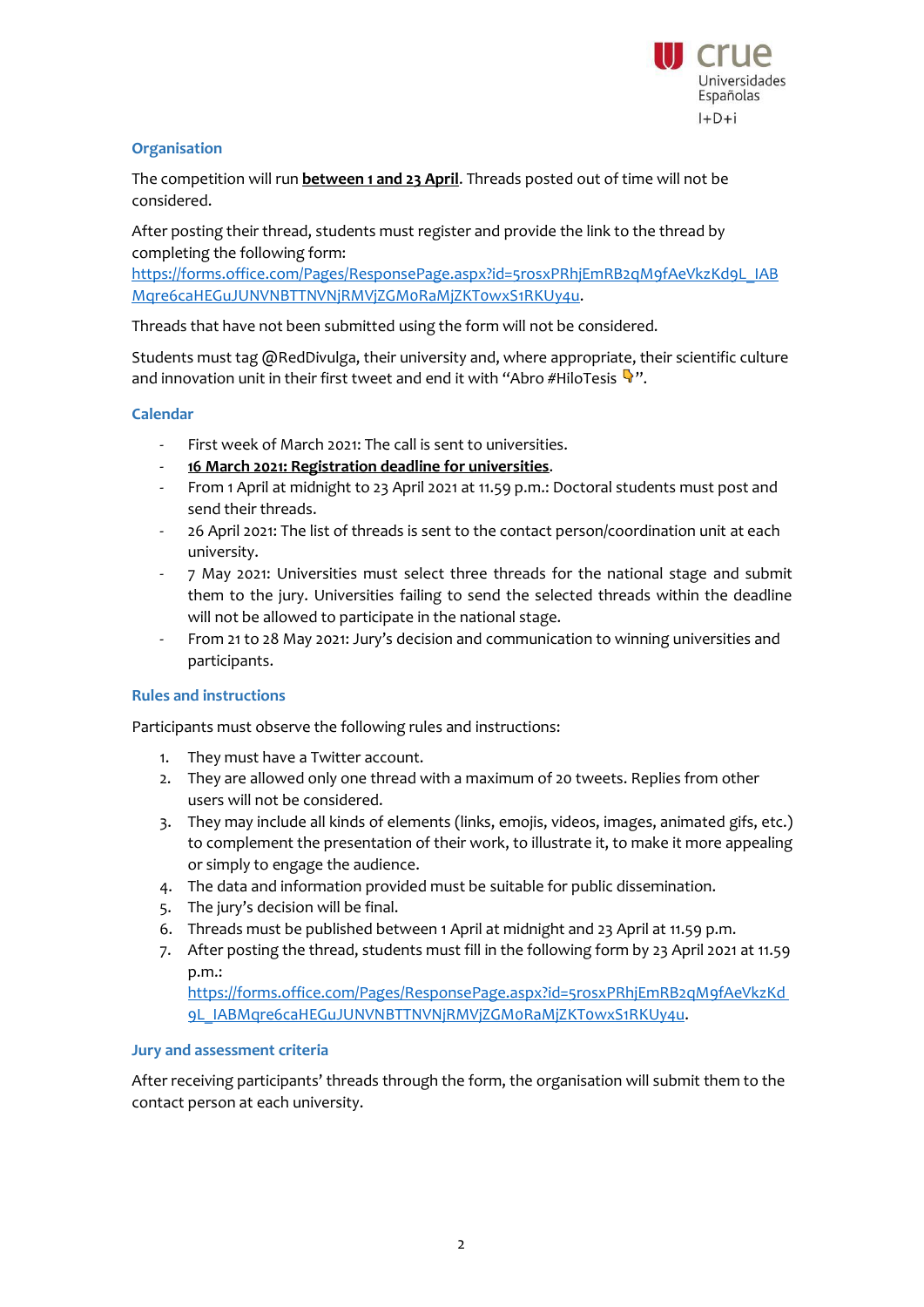

Within a period of 15 days, participating universities must choose three threads (in accordance with their own internal criteria) that will be assessed by the national jury proposed by RedDivulga. The jury will be made up of at least five members and at least one of them must be a communication expert. The jury will announce the decision between 21 and 28 May 2021.

The following assessment criteria will apply to all branches of knowledge.

- 1. Expression and content (maximum 5 points): the language used must be simple (free of technical terms and scientific jargon) and informative so that a non-specialised audience can understand the context, the research topic and its importance. The methodology, the most relevant results and the conclusions must be described using a logical and appealing structure. Linking to specialised journals or content must be avoided. The research content must not be trivialised; it must be engaging and accessible but also accurate.
- 2. Creativity (maximum 5 points): elements such as emojis, images, links, videos or animated gifs must be used appropriately and engagingly to complement the content. The presentation must make the audience want to know more.

## **Final consideration**

Participants who fail to comply with the rules of the call or who conceal, modify or manipulate data may be rejected and, where applicable, required to return the prize.

# **Frequently asked questions and recommendations**

Can I submit more than one thread?

No. Only one thread per participant will be considered.

Are branches of knowledge distinguished?

No. The aim of the competition is to promote science outreach; therefore, the branch of knowledge, the relevance of results and potential derived publications will not be considered.

Can I participate if I am defending my thesis before the competition?

Yes, as long as the defence takes places within six months prior to the beginning of the competition.

Can I use decorative elements such as emojis and gif files in the thread?

Yes, but remember to use them to complement the communication and make it more attractive.

Can I cite or link publications stemming from the thesis or that contextualise it?

Preferably not. Keep in mind that the tweets are targeted at a non-specialised audience when you add links to specialised materials such as papers, presentations at scientific conferences, etc. Additionally, the relevance of results and potential derived publications will not be considered. You must sum up your thesis in 20 tweets so that it is understandable to anyone without a scientific background.

How can I create a thread on Twitter?

If you have never created a thread on Twitter, read our instructions below for creating a thread in the web version.

The following image shows the window that pops up when you click the Tweet button on the main Twitter page.